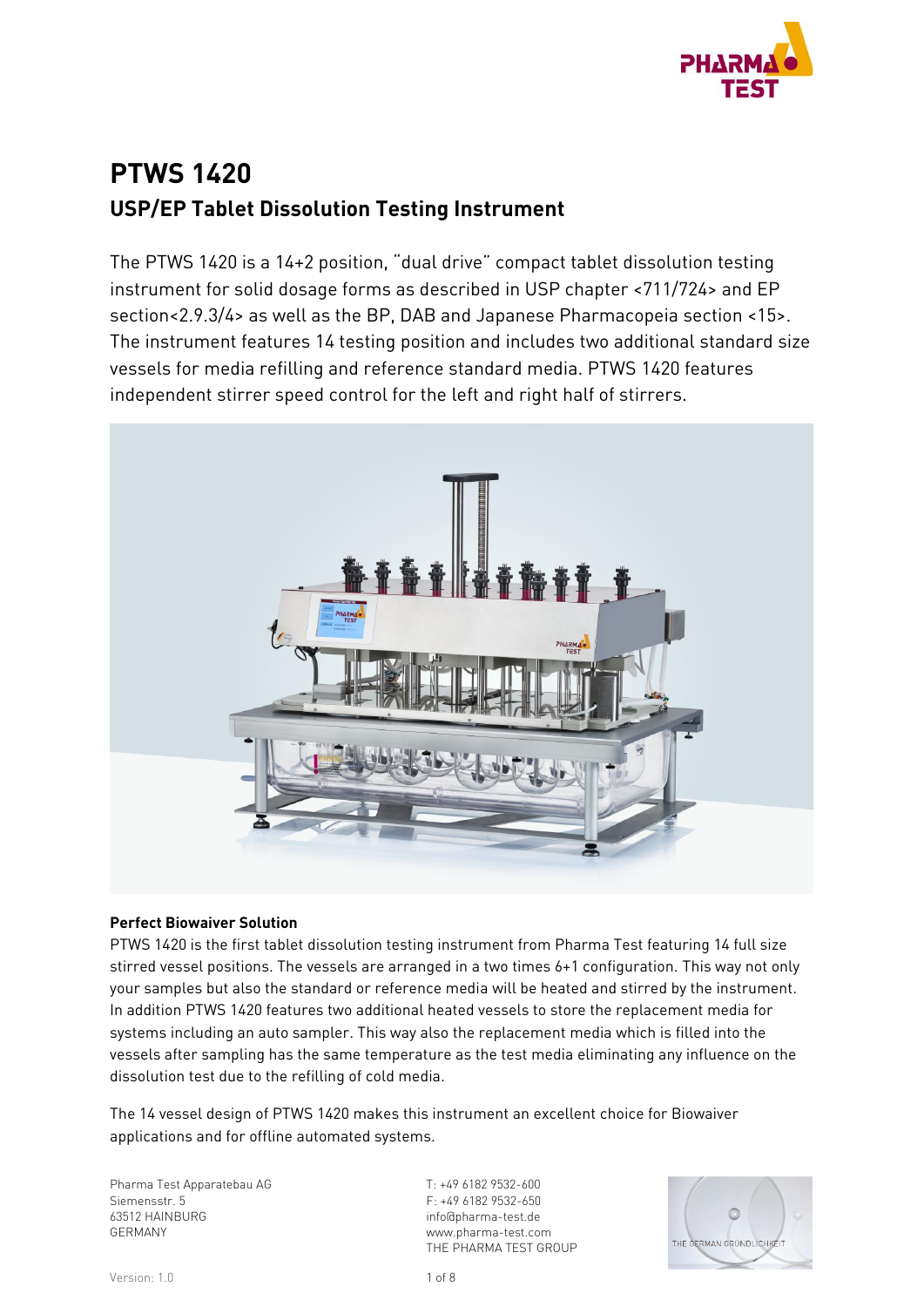

#### **Password Controlled**

Access to the instrument can be password controlled if required. If certain operational parameters form a regular feature of the daily routine, then these can be incorporated into a test method for faster set up. These parameters can be tool speed, target bath temperature, sampling time points and so on. The test method memory capacity is almost limitless. As soon as the test is started, a screen saver can be activated with the most important information displayed in large script so that this information remains visible even at time when the operator is not standing directly in front of the instrument.

#### **User Interface**

In keeping with our cutting edge design, a large color, touch screen allows control of the various mechanical features of the instrument such as the tool stirring speed, lift drive and heater. The instrument control is menu driven using a resistive touch screen and selection wheel technology. Visual signals on the display inform the user of the status of critical instrument parameters, e.g. bath target temperature not reached. Access to the instrument can be password controlled if required.

|                                           | <b>Method Test</b> |                                                |             |                      |  |
|-------------------------------------------|--------------------|------------------------------------------------|-------------|----------------------|--|
| Test Status:                              |                    | Preparing test                                 |             | Sample Countdown:    |  |
|                                           |                    | Current Task: Move Lift to testing<br>position |             | 0:00                 |  |
| Nominal Temperature: 0.0                  |                    |                                                |             | <b>Lift Position</b> |  |
| Actual Temperature:                       |                    | 0.0                                            |             |                      |  |
| Interval:                                 |                    | 0/2                                            |             | Tabl. Dropped        |  |
| Interval Repeat:<br>Prednisone<br>Method: |                    | 0/0                                            |             | Print                |  |
| Batch No.:<br>Product:<br>-Pr             |                    |                                                |             | <b>ITM</b>           |  |
|                                           |                    | Bath Temp ext. Sensor Stirrer Speed            | <b>User</b> | 30/07/14             |  |
| 0.0                                       | o.o                | п                                              | Factory:    | $-15:37:03$          |  |

As soon as the test is started, a screen saver can be activated with the most important information displayed in large script, like count-down timer so that this information remains visible even at time when the operator is not standing directly in front of the instrument.



#### **Stirring Tools**

The PTWS 1420 uses the Pharma Test MonoShaft™ design. Tools consist of the main shaft plus interchangeable tool heads (adapters). The main shaft remains in place in the instrument regardless of the tool head being used. The clearance of each tool from the vessel base will always be correct once the main tool shaft has been installed and qualified with any one of the tool sets once. Each stirrer can be raised by hand into a convenient position for easy vessel removal or insertion. PTWS 1420 is capable to perform a staggered start for each of the 14 positions, which is essential in manual operation.

#### **Auto Vessel Centering System**

The PTWS 14200 features a new auto vessel centering system using a plastic ring which serves to both hold and center the dissolution vessel. The access points for sampling as well as the openings for the tools are contained in an auxiliary, low evaporation, vessel cover. Each USP Borosilicate glass vessel has a batch code on top of the flange for easy visibility and positioned placement inside the water bath cover.

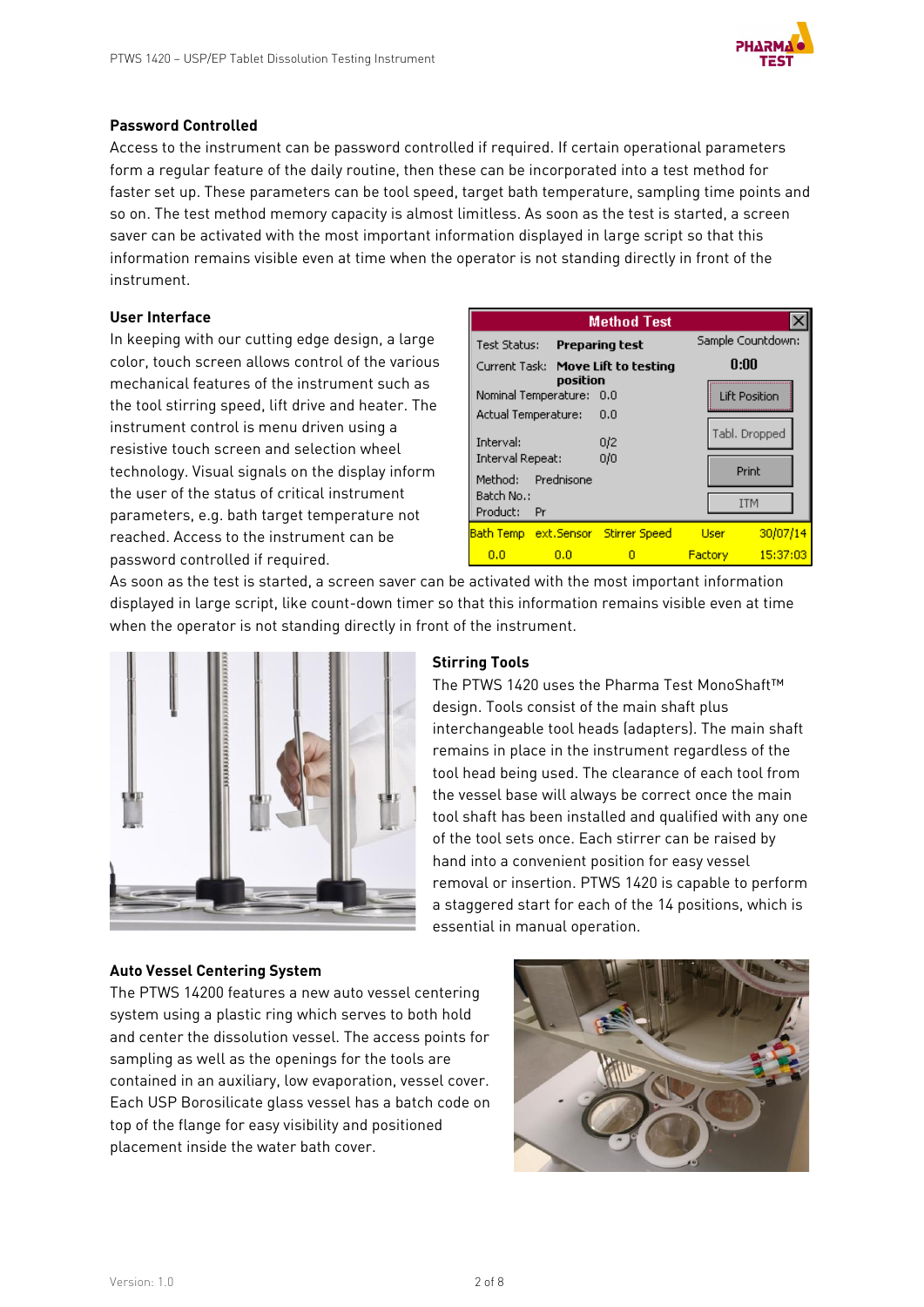



#### **Automation Capabilities**

#### **Lift Mechanism**

The upper drive is motorized and electronically controlled it offers eight programmable positions: an upper cleaning and instrument qualification position and lower working positions are programmable depending on the type of stirring tool used. The upper position offers ideal access to the stirring tools and vessels for a change of tools and cleaning steps between the dissolution tests. The motorized drive head lifting mechanism is positioned in a way so that the tool shafts are always kept parallel and at a 90° angle to the vessel walls when in the working position.

The motorized EPE-1420 sampling system lowers the sampling probes into the media and after sampling raises them back out again. Up to 8 different sampling positions can be programmed. The ITM-1420 individual media temperature monitoring system is attached to the EPE-1420 and will read and report the vessel media temperatures in all 14 vessels while sampling. The motorized TMA-1420 tablet dropping magazine completes the set of useful accessories for automation. The magazine insures the simultaneous drop of up to 14 samples. It covers all vessels and ensures low evaporation rates during the dissolution test. The magazines include magnetic holders for the tube cleaning device.

#### **Offline Sampling and Sample Preparation**

For offline automation with fraction collection the **PTFC-16** fraction collector as well as either **PT-SP** multiple syringe pumps, an IPC peristaltic pump, or a CAT piston pump can be added to the PTWS 1420. Using the PTWS 1420 within an automated system offers the operator full access to the vessels before and at the end of a run as the complete drive head is lifted electronically. Sampling sequence timing is programmed using the menu system of the PTWS 1420 instrument, while sampling volume and the optional media refilling process is programmed at either the PTFC-16 or DSR-M. No external software is necessary in this system. The motorized sampling system EPE-1420 is used to lower the sampling probes while sampling into the dissolution vessels. When sampling is finished the sampling probes are raised out of the media and the system waits for the next cycle. Each sampling probe holds a PP sinter filter (usually 5 or 10µ). When the tablets have been dropped into the dissolution vessels the automated sampling process starts. If the refilling option is used media refilling will start automatically after a sample has been withdrawn.

#### **Connection to Dissolution Sampling Robot**

It is also possible to use the DSR-M dissolution sampling robot which features the capability of sample dilution and media refilling. The DSR-M offers excellent sampling and refilling accuracy via the fully integrated valve-less piston pump module. Sampling time and interval control is programed the PTWS 1420 while volume, dilution ratio and refilling option are set at the DSR-M instrument.

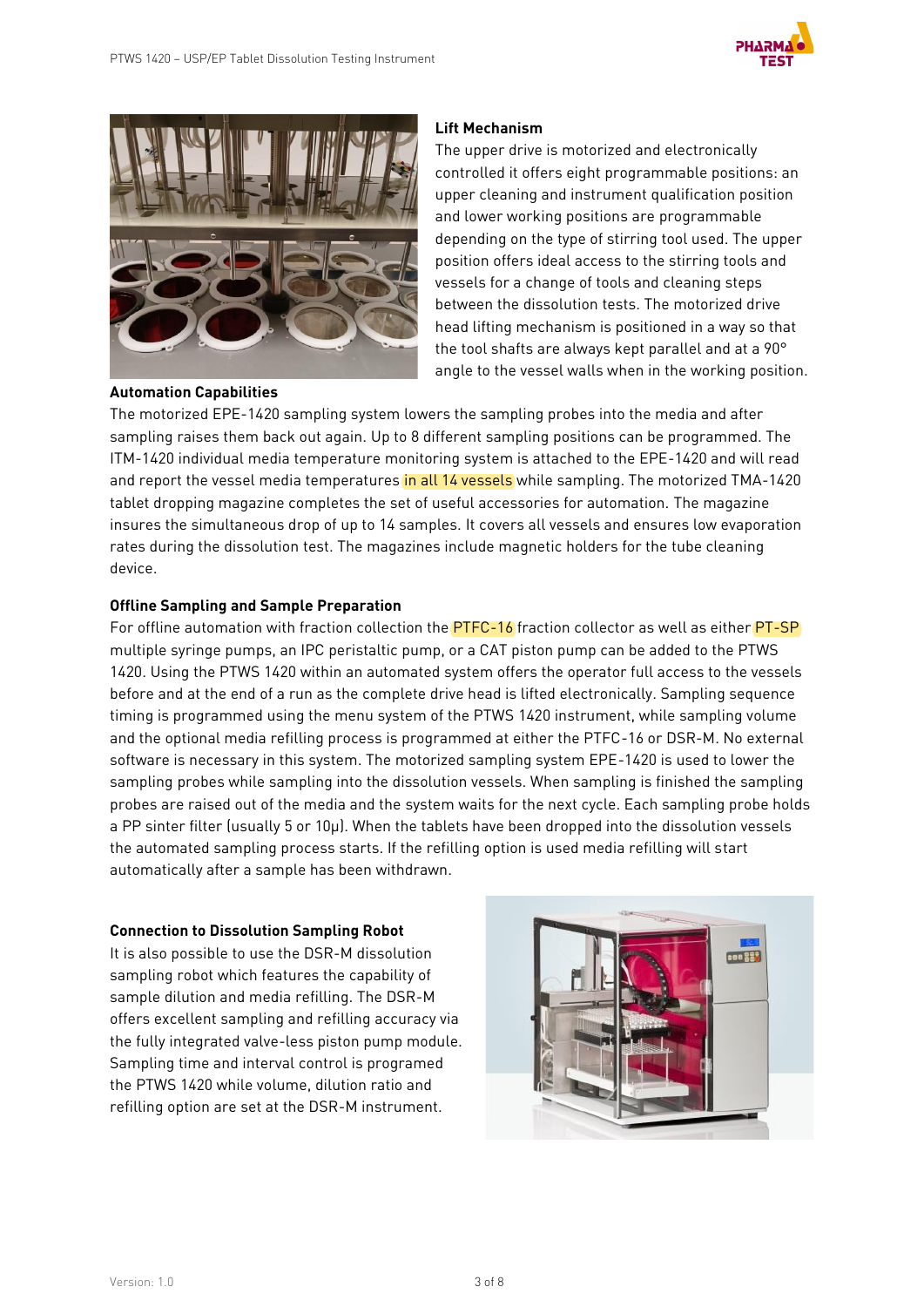



#### **ADS-L Closed Loop Online Systems**

For an online automated system it is possible to use the J&M TIDAS L UV/VIS spectrometer with a 16 position multiple-cell-changer. The spectrophotometer and pump of such a system is controlled by the powerful WinDiss ARGUS dissolution software running on the integrated PC of the TIDAS L spectrometer.

#### **Space Requirements**

A key point in today's crowded labs is the footprint of the PTWS 1420 compared to two conventional dissolution baths:



With less than 100cm of total width for the main instrument, PTWS 1420 features a sturdy design and yet makes optimal use of the limited space available in a typical laboratory.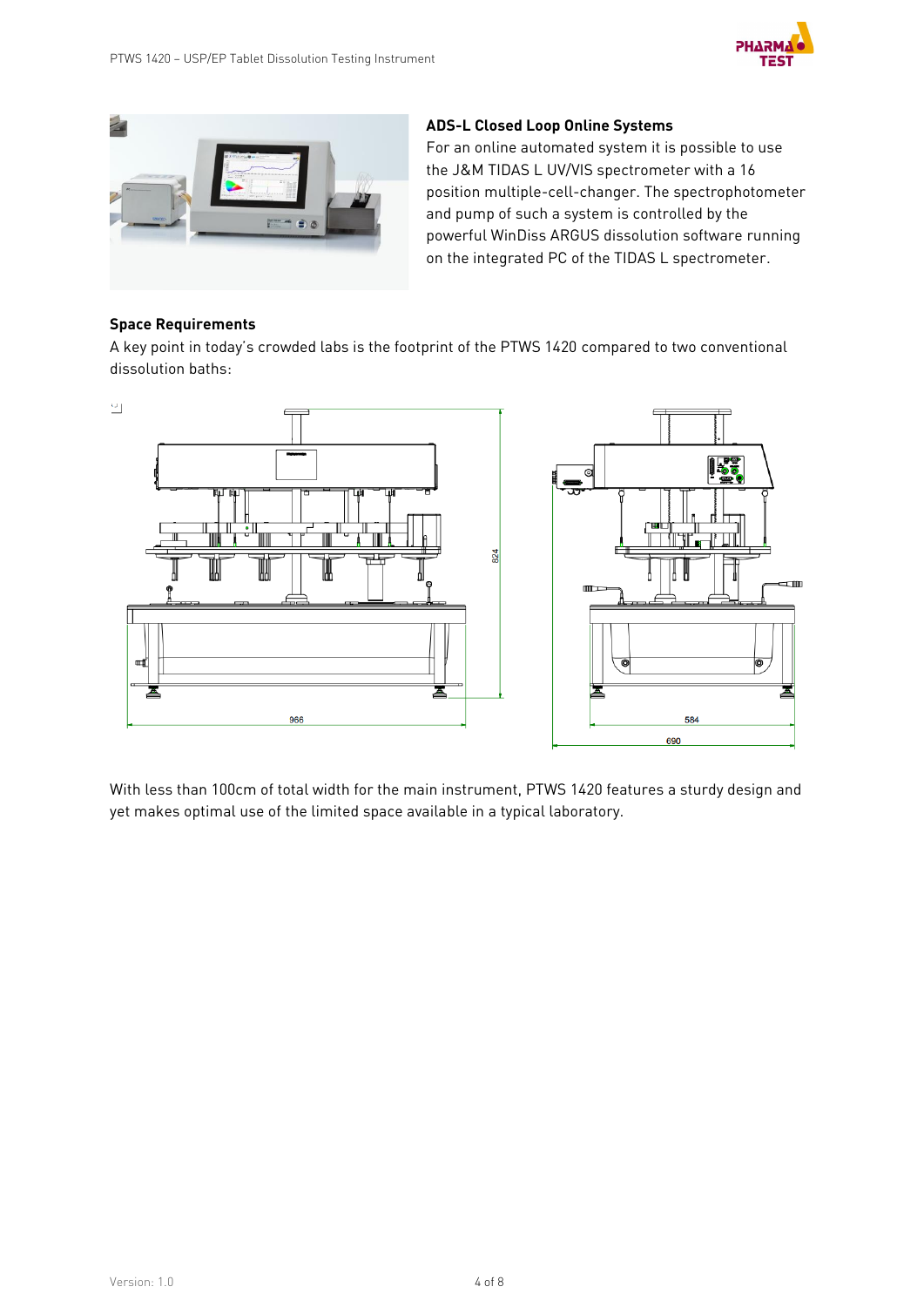

### **Advantages**

- » 14 stirred vessels in one instrument is ideal for Biowaiver applications and offline automated systems
- » Dual drive configuration with independent speed control for left and right side of instrument enables flexible use of the PTWS 1420
- » Replacement media is stored in two additional heated vessels eliminating influences from cold media refilling
- » Easy to use auto vessel centering system
- » Eco friendly double walled vacuum molded water bath for improved temperature insulation
- » Screen saver functionality offers most important information at a glance (stirrer speed, bath temperature, time to next sampling interval, elapsed time, media temperature etc.)
- » Wake up functionality to start heating at a pre-programmed time
- » Programmable infinity test
- » MonoShaft™ system to avoid re-adjustment of immersion depth after tool exchange
- » Staggered start feature for convenient manual sampling
- » Water diffuser for even temperature distribution
- » IQ/OQ documents included free of charge

### **Features**

- » Automated temperature check and log at all sampling times
- » Fully USP <711/724> and EP <2.9.3/4> compliant
- » 14 stirred vessel positions, 2 additional heated vessels for replacement media
- » Dual drive configuration with two stirrer motors
- » CAN Bus technology offering instrument suitability check prior to start of a test run
- » Staggered start capability
- » Vessel low evaporation sealing covers
- » Removable water bath for easy cleaning
- » Drainage tap to empty the bath
- » Method management and user administration
- » User access control
- » Optical and acoustic signals to inform about sampling intervals, timer count down function
- » Traffic Light optical information on display shows the instrument status by different colors (green = ready to use, vellow = preparing to use,  $red$  = error encountered)
- » OQ, PQ interval warning with programmable interval
- » Interfaces: USB port for remote control of the PTWS 1420, RS232 port to connect serial devices, I/O port for remote control of external instruments in automated applications, like DSR-M, pumps and PTFC-16
- » Calibration menu for stirrer speed, bath temperature and more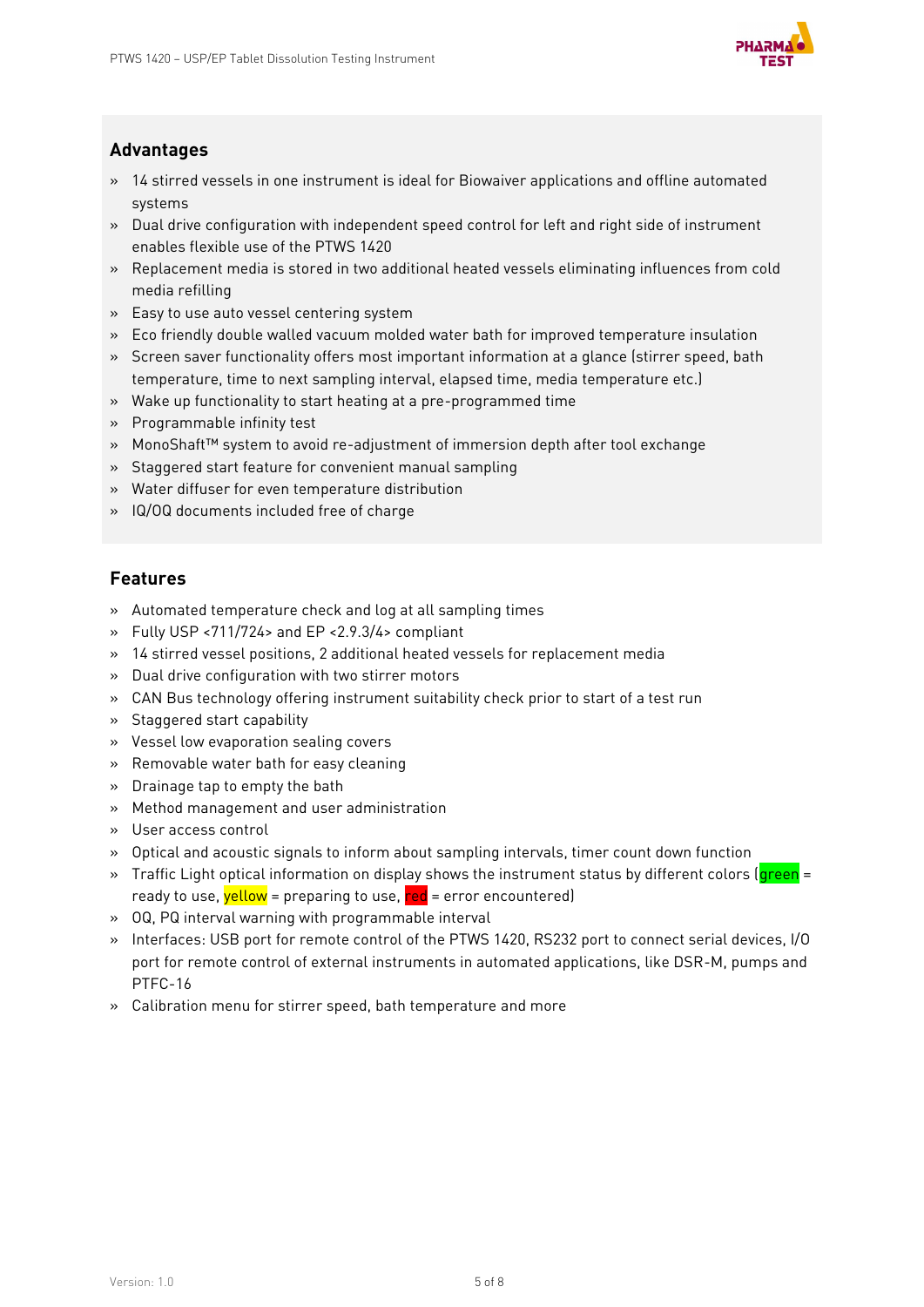

### **Standard Scope of Supply**

The PTWS 1420 comes ready to use with the following standard scope of supply:

- » One set of 14 stainless steel paddles
- » One set of 16 batch coded 1000ml Borosilicate glass vessels
- » One set of depth adjustment balls
- » One bottle of ALGEX Magenta water preservative
- » Comprehensive documentation folder including:
	- › User manual
	- › DQ/QC instrument compliance test certificate
	- › IQ documentation
	- › OQ documentation
	- › Instrument logbook
	- › Compliance certificates for vessels and stirring tools

### **Options**

In addition to the standard scope of supply Pharma Test offers a broad range of accessories and options including:

- » Direct control of peripheral instruments via I/O port such as PTFC-16 fraction collector or DSR-M Dissolution Sampling Robot
- » EPE-1420 automated sampling manifold that automatically moves into the programmable sampling position at the programmed intervals
- » TMA-1420 automated tablet drop magazine to ensure simultaneous insertion of up to 14 samples
- » ITM-1420 individual temperature measuring device with individual temperature probes to automatically measure the vessel temperatures of all 14 vessels while sampling
- » 250ml MiniVessel set incl. mini paddle stirrers
- » Amber colored vessels for UV sensitive test materials
- » Full range of MonoShaft™ stirring tools available
- » Full range of certified validation tools available
- » Cleaning system for sampling probes and tubing featuring magnetic holders
- » PT-RP80 serial report printer

### **PT-RP80 Report Printer**

Use the PT-RP80 serial report printer to print out the runtime report of the PTWS 1420.

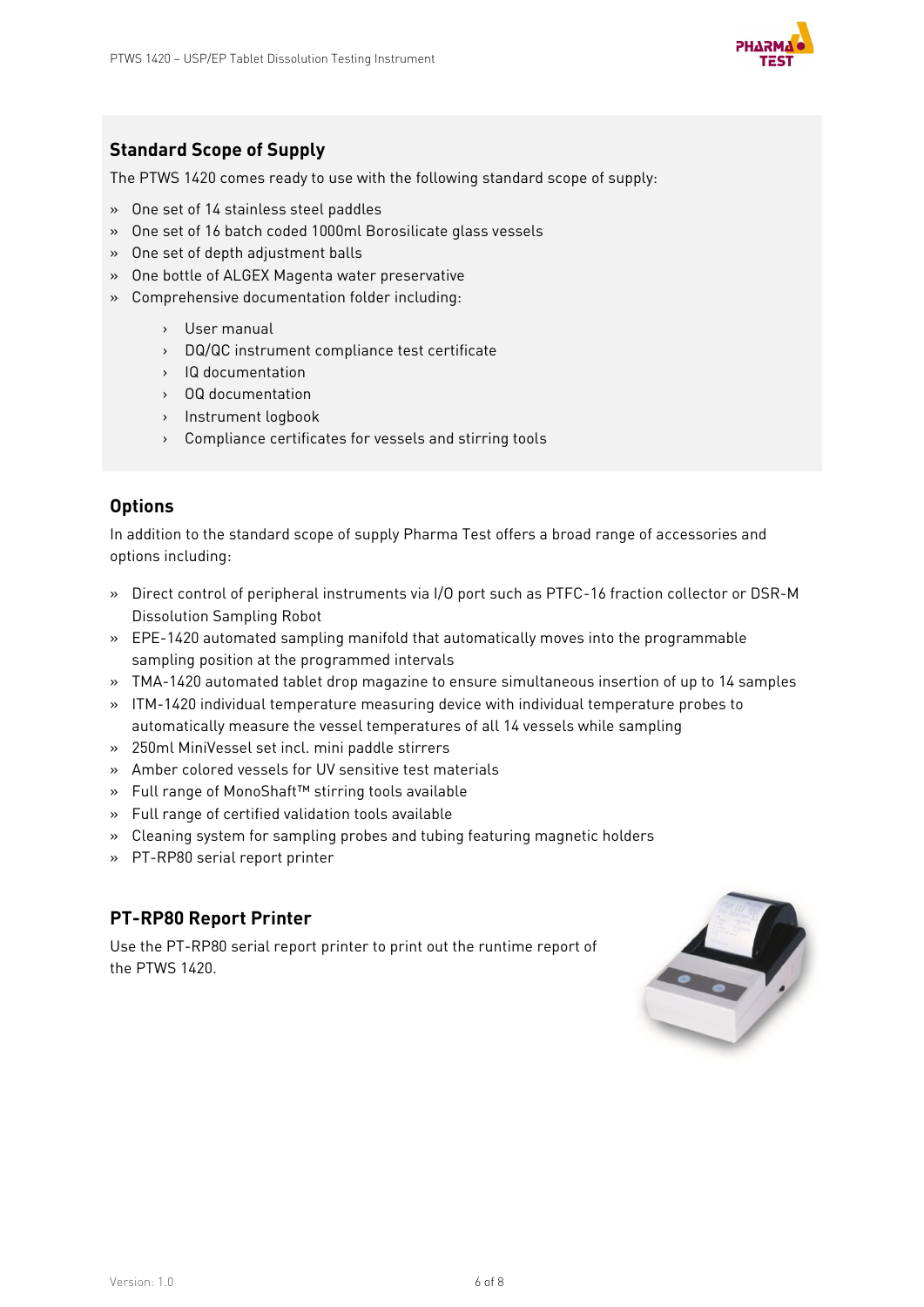

### **Example Runtime Report**

**RUN TIME REPORT ================**

**PHARMA TEST PTWS1420 S/N: 22018 V: 1.00**

**PRINT DATE/TIME: 02.06.2018 12:31:48 USER NAME: ADMIN PRODUCT NAME: PRODUCT1 METHOD NAME: METHOD1**

**BATCH: 1 BATH TEMP NOM.: 37.0 BATH TEMP ACT.: 36.9 LIFT: USP 1 VOLUME: 900ml DURATION: 0:10 SPEED NOM1: 50 SPEED 1: 50 SPEED NOM2: 100 SPEED 2: 100**

**I.-COUNT1: 1 I.-DELAY1: 0:01 I.-COUNT2: 1 I.-DELAY2: 0:02 I.-COUNT3: 0 I.-DELAY3: 0:00**

**TEST STATUS: NO ERRORS**

**START: 02.02.2015 12:21:08 END: 02.02.2015 12:31:08**

**INT.1: 02.02.2015 12:22:08 BATH TEMP ACT.: 36.8**

**INT.2: 02.02.2015 12:24:08 BATH TEMP ACT.: 36.9**

**OPERATOR NAME ...............................**

**SIGNATURE**

**...............................**

Type of the instrument (PTWS 1420) Serial number of the instrument Firmware version installed on the instrument

Date and time of this print out Name of the user currently logged in Name of the product used for this test Name of the method used for this test

Batch number entered at the start of this test Nominal bath temperature from the method for this test Actual bath temperature at time of the print out Name of the lift position from the method for this test Media volume from the method for this test Total duration time setting for the method for this test Nominal speed setting from the method for this test

First interval count First interval delay Second interval count Second interval delay Third interval count Third interval delay

Current status of the test, if test is still running it will be "IN PROGRESS" Start date and time of the test End date and time of the test (if already finished)

Occurrence of first interval Date and time of first interval Actual bath temperature when first interval occurred

Occurrence of second interval Date and time of second interval Actual bath temperature when first interval occurred

If no intervals have yet occurred it will be "NO INT"

Space to write down name of the operator

Space for the operator's signature